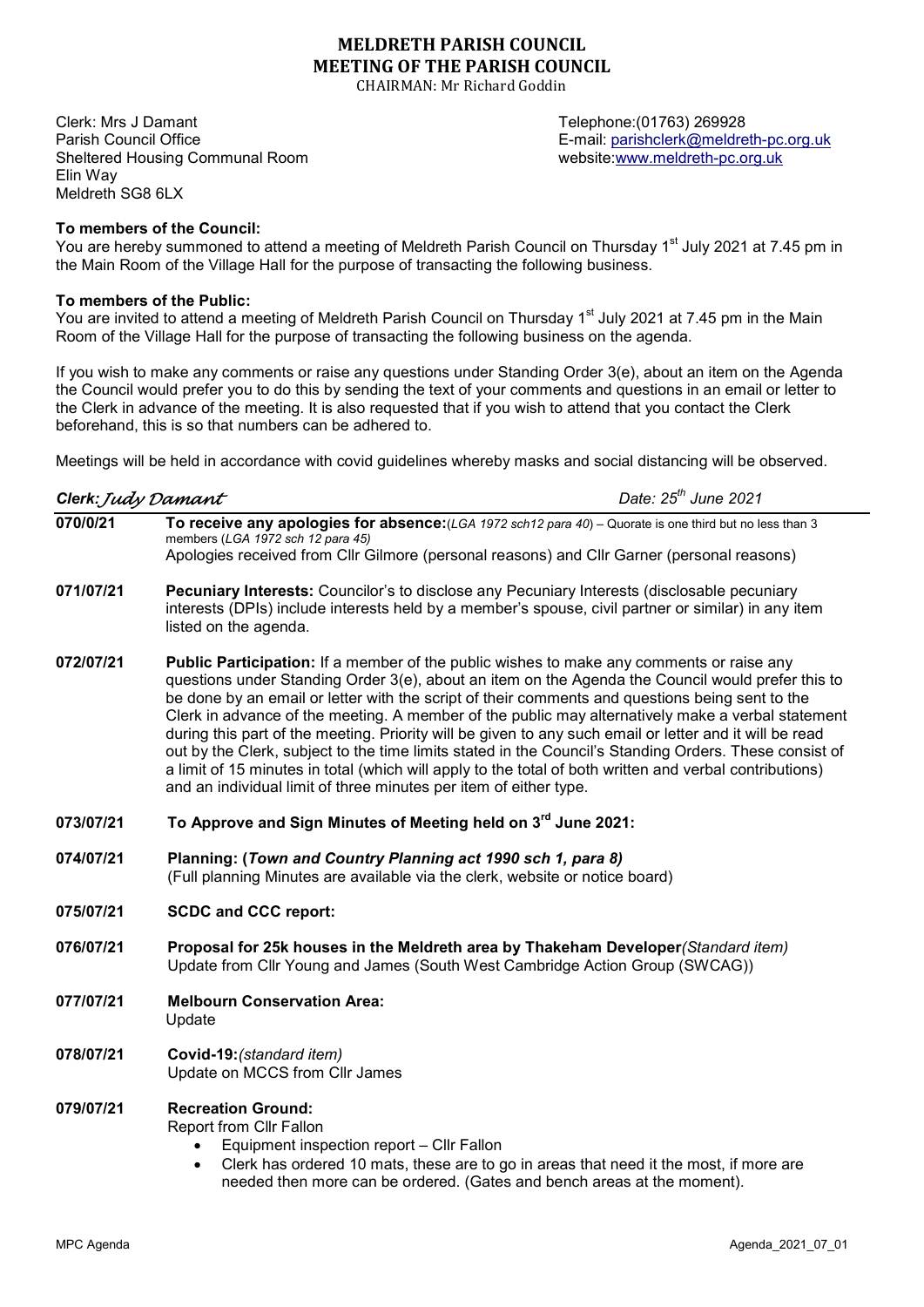- The matting at the zip wire Clerk has contacted two play companies including the company who originally put the matting down, to see if the matting is good enough and just need to be re-laid or if new mats are needed. Update
- Dog Fouling signs Cllr Land and Fallon to report on which signs they would like the clerk to order. Ongoing
- There are two litter bins in the Parish Shed which are waiting to be installed in the recreation ground. Clerk has notified the contractor.
- Play Tower work has started at the time of the agenda we do not have a completion date.
- Gates in Play area Cllr Gilmore requested that the gates are switched around, the double gate will now be at the opposite end, near the zip wire and the single gate will be opposite the new play tower. Pruledec who are putting in the play tower have agreed to do this, but awaiting a costing.

#### 080/07/21 Adult Gym Equipment:

Equipment has been ordered from Freshair Fitness. First payment of 50% has been sent, however at the time of the agenda a date for commencement of works was not yet known.

## 081/07/21 Disabled Play Equipment: Recreation Ground Working Party (JF, CAL, NP and PG)

The working party have met with various contractors and have now put forward their recommendation, all documentation has been sent to the council.

- Decision on type of equipment
- Decision on where to place it
- Decision on costings and from what account

The money from S106 has not yet been received and all other monies from this account have now been used up. Money to come from Community Benefit and to then be reinstated when future S106 is received. However; the S106 monies presently being awaited are for specific items, if these items are no longer going to be needed the Parish Council will need to get permission from SCDC in order to use these funds for other purposes. Unless this is to be funding from Community Benefit and various grants.

## 082/07/21 Traffic Working Group:

 20s Plenty Campaign Possible LHI projects Request for a solar panel for the SID

## 083/07/21 Village Infrastructure:

- Update on the verge maintenance opposite the railway station at the corner of Station Road and Whitecroft Road and who is responsible for the maintenance. Clerk is still trying to do this.
- The areas of concern regarding the new development on Whitecroft Road have still not been addressed. Clerk to enquire as to what is the position at the moment.
- The cesspit in the recreation ground (10 yards from Mrs Fisher's boundary) has been repaired temporarily. It will be filled in with some of the surplice soil from the installation of equipment going into the recreation ground area. This can then begrassed over.
- Clerk has contacted the contractor with regards to repairing the finger posts near the stocks. At the time of the agenda no response has been received.

## 084/07/21 Churchyard:

- Church gates Cllr Goddin has placed wooden planks on the top of the gates. Awaiting further information from the Church Wardens.
- Churchyard Wall report from Cllr James regarding the recent meeting with the church wardens.

#### 085/07/21 Funeral Bier:

Following further investigation with the History Group it can finally be determined that the funeral bier is the property of the Parish Council. It was constructed by Mr Gipson ??? in 1905 (need to confirm this) and was then placed in the shed at the then new burial ground. When further maintenance was needed Cllr Mary Course removed the bier and her husband carried out the maintenance and it was left in their possession. It is now being looked after by a member of the history group who has requested permission for them to carry out further restoration work to get it back to what it once was. There will be no funds needed from the Parish Council just permission to carry out the required work. It is hoped that once it has been restored it can be placed in the church, but this has not yet been agreed by the Church. As to where it will be placed if the church decides that they do not want it, is not yet known.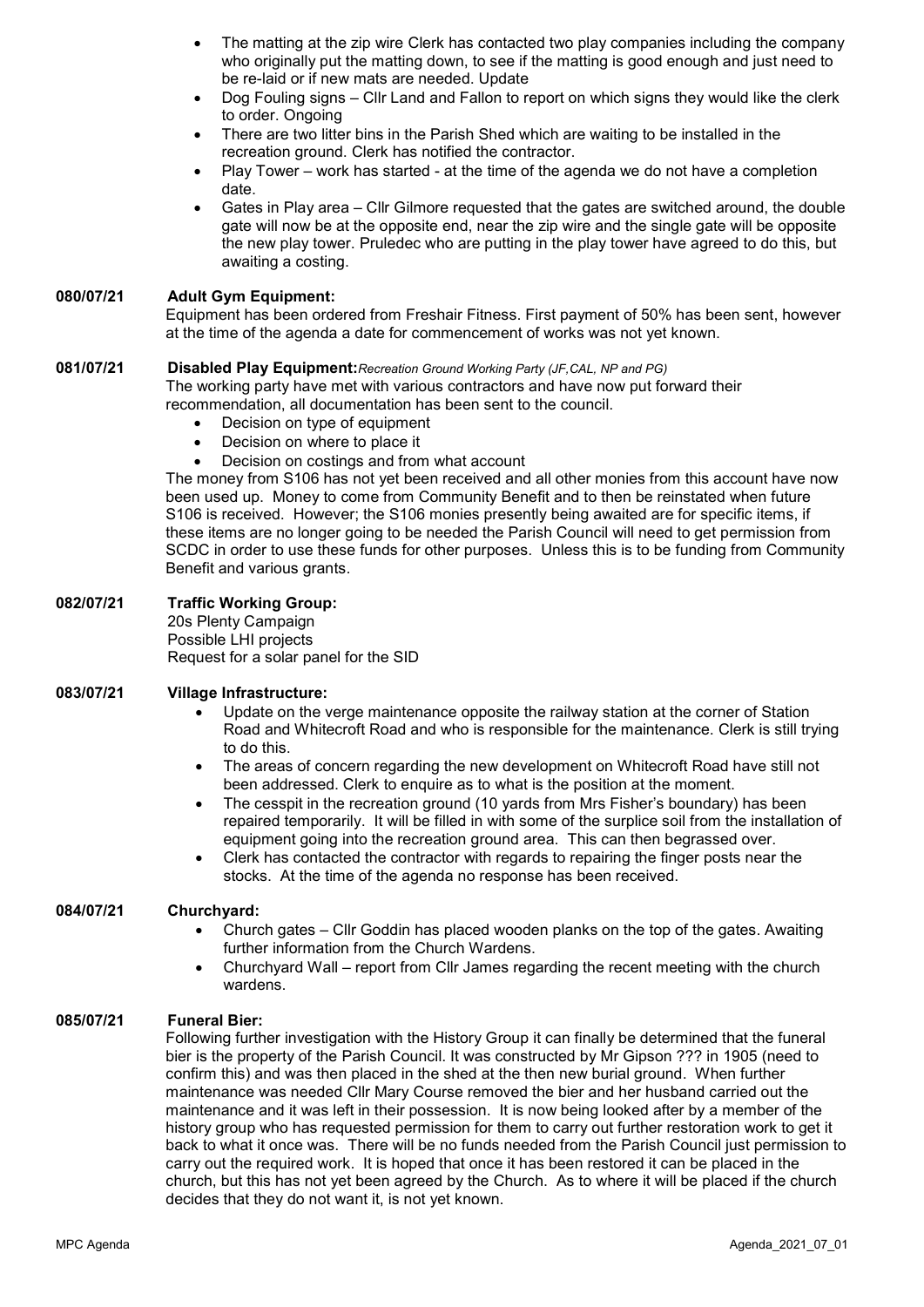## 087/07/21 Correspondence and Clerk's Report:

- Clerk's meeting with SCDC with regards to trees will now take place on  $13<sup>th</sup>$  July.
- Clerk contacted the land owner regarding the hedge at the Fenny Lane crossroads, which has now been cut back and will have future work carried out after the bird nesting season has finished.
- The Whitecroft Road sign has been reported on the SCDC website (this is not CCC)
- Clerk has spoken to the grass cutter with regards to the overgrown verge at the Fenny Lane crossroads (road on the Burtons side leading towards Whaddon), this has now been cut.
- Request from Mrs J Gane and Mrs H Marsh, who are looking after the village flower arrangements to be able to set up an account with Phillimores in order to pay for the flowers via account which will have an annual budget of £150.00 per annum. I would set this up under Meldreth Parish Council. Cllr Gilmore is also looking at doing this for the recreation ground. It would be better that I set up one account and the purchases go through me.

## 088/07/21 Finances and payments: June 2021

To receive details of cheques/bacs to be drawn on the Parish Council's account as detailed or amended by late payments. To approve payments.

LGA LocalGovernment Act; TCA Telecommunications Act; OSA Open Spaces Act; PHA Public Health Act; PCA Parish Council Act; RTRA Road Traffic Regulations Act.

## Payments already paid:

| Payee                      | Amount £     | Vat £    | <b>Description</b>               | <b>Power</b>   |
|----------------------------|--------------|----------|----------------------------------|----------------|
| Salaries, HMRC,<br>Pension | confidential | $\Omega$ | Employees payments for June 2021 | LGA 1972 s112  |
| Haven Power                | TBC          | DD       | Street lighting power June 2021  | PCA 1957 s3    |
| <b>DP Garden Services</b>  | 721.66       | 0        | Grass cutting June 2021          | OSA 1906 s9/10 |
| <b>Freshair Fitness</b>    | 5703.54      | 950.59   | 50% of adult gym equipment       | OSA 1906 s9/10 |

#### Payments awaiting approval

|           | Gross  | Vat |                                           | <b>Power</b>   |
|-----------|--------|-----|-------------------------------------------|----------------|
| J Damant  | 17.15  |     | Padlock and keys for recreation<br>around | LCA 1972 s133  |
| H Marsh   | 13.00  |     | Flowers for village containers            | OSA 1906 s9/10 |
| Vic Skuce | 730.50 |     | Kick wall extension                       | OSA 1906 s9/10 |

## 089/07/21 Audit for 2020/21:

Internal audit report

## 090/07/21 Foliage:

Agreement on procedure and length of time between each of the letters that will be sent to residents before notifying CCC Highways department

## 091/07/21 Councillor Reports:

#### Cllr Gilmore

Drains need to identify the location of problematical drains within the village. Cllr Gilmore has spoken to Highways and with their recommendation it is hoped that we can adopt 'what3words', this system is already being used by ADL and Skanska are considering it.

Fenny Lane crossroads. Overgrown hedges and tall grass at this junction has been reported on the CCC website along with the fading road markings. See also Clerk's report on this item.

Cllr Gilmore has had a meeting with Phillimore's garden center to investigate what is needed for the garden and wildlife areas in the recreation ground.

#### 092/07/21 MAYD: (report circulated)

Cllr Garner is sad to report, that due to ongoing uncertainty on restrictions but more fundamentally a lack of clear demand despite ongoing communication from the service provider, we have decided to not hold summer camps. This leaves MAYD rather in a limbo. Clearly there is no requirement and will be no further requests for funding this year. MAYD has sufficient funds to pay for any programs that may take place.